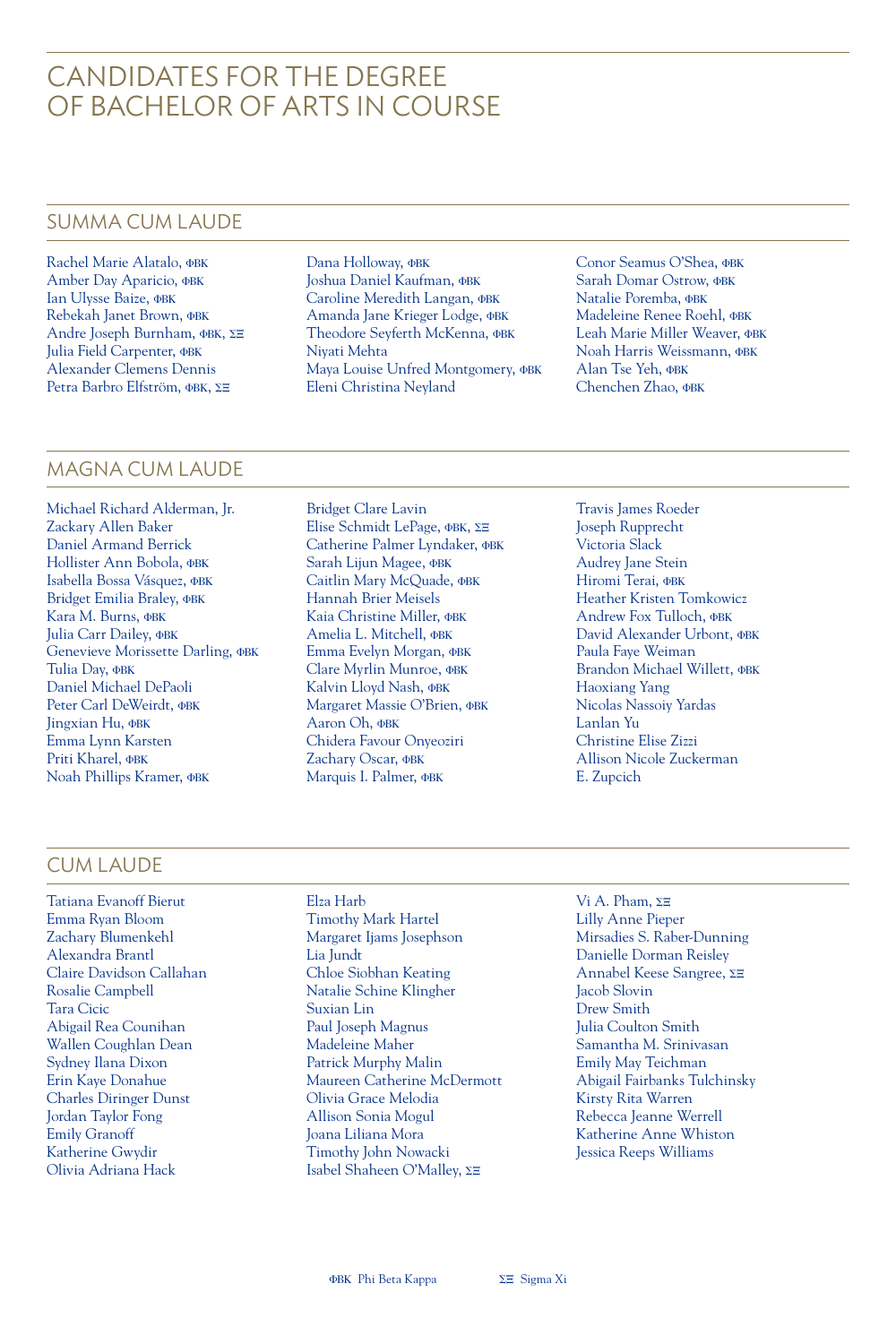#### RITE

Diana Aguilar Zachary Chartow Altneu Jade Elizabeth Alvillar Kwasi B. Amoako Christian Robert Anderson Jack Dylan Anderson Caitlin Elizabeth Anthony Eseosa Asiruwa Thomas Hugh Auchincloss Katherine Anna Axtell David J. Barmish Noam Z. Barnhard Jay Ryan Barry Megan Elizabeth Bates Katherine Elizabeth Bauer Amanda Drew Becker Caitlin Anna Becker Aaron Ogden Dayton Beguelin Samantha Warrington Benevelli Anne Hathorn Berman Alexandra Mary Betrus Mackenzie Lynn Ellen Bettmann-Adcock Thomas Joseph Bisko III Matthew Moore Bleich Michael Mac Bolster-Houghton Michael John Borek III Thomas Emmanuel Bowden Nora Elizabeth Boyle Marie Catherine Brachman Kellan Henry Brien Courtney Louise Brown Tyler Bruneteau Evan E. Buitenhuis Victoria Lorraine Bullivant Antonia Mia Krishna Burdick Kyndal Ann Burdin,  $\Sigma \equiv$ Natalie Ross Burkardt Brendan Burke Mary Catherine Buschmann Margaret Mary Cahill Peter Robert Calleri Reinaldo Camacho Aaron Daniel Cannon Lily Marie Margaux Capstick Mairead Elise Carey Henry Powell Carmel Jessica Castellanos Matthew Burns Cerveny Tatenda Lawrence Chakoma Simao Chen Joey Scott Chery-Valentin Killian James Clancy Preston David Clifford Bowen Harrison Clymer Nathaniel Livingston Bolton Colburn Mark Johnston Colleran Phoebe C. Collins Nicholas Scott Connolly Neil Colman Conway Rachel Elizabeth Cooley

Benjamin David Cooper Ysabel Manuela Coss Conor Edward Craven Corinne B. Crisfield Jacqueline Cuddy Steven Laurent Cunden Christopher Michael Cuomo David Fitzgerald Dacres Timothy James Vincent Daigler Sekyi Darko Audrey Claire Darnis Kylie Stacy Davis Derian De La Torre Preston Vito DeLaurentis Nora Patricia Demere Tarik Philip-Rene Desire Richard M. Detwiler III Eleanor Carson Deveaux Saige Bross Devlin Alexie Comoe Madeleine Diakite Brian John Dickinson Justin Gerard Dillane Stephanie Nicole DiPietro Joseph Paul Dixon Sophie Ada Dizengoff Anna Ngoc Do Linh Thu Do Brian Joseph Doherty Mackenzie M. Doherty Giovanny Manuel Dominguez,  $\Sigma\Xi$ Samantha MacArthur Donohue Thomas Duda Harriet Fonda Duke Emily Ros Dumont Katja Rose Dunlap Kaitlin Colby Dunne Jack Dwyer Eric Thomas Ekas Natasha Espinosa Madeline Bergin Fitzpatrick Matthew Carter Foos Gabriela Lloyd Foster Ryan D. Franquiz Cole Matthew Freeman Jane Deborah Gabriel Vanessa Yolanda Galvez Keon Marcell Garrett Sabrina Martha Gattine Jack William Gaul Lauren Suzanne Getman Jonathan Giardina Emma Ann Glicklich Braden Cole Glover Jack Goodman Matthew W. Goon William Francis Gordon Rachel Post Gramlich Eleanor Charlotte Green Matthew Terence Greene Isabel An-Mei Grieder Fiona Mae Griffin

Michelle Katheryne Guaman Nikolas Antonio Guevara Michaela Guinee Marcus Antonio Gutierrez Katherine E. Guzzetta Jessica Lea Halladay Joseph Woods Harrington Marina Hartnick Deasia J. Hawkins Jessup Morrow Heekin Timothy Perry Henderson Carina Hernandez James Jackson Herndon Mariaelena Lisell Hiller Chacin Michael Houghton Hoffman Clayton Randall Holmes Sung Hwan Hong Sarah Loraine Hoover Daniel Edward Horgan Daiyan Hossain Sarah Nabila Hossain Xiaohan Hou Cassie Mei Howard Kristy J. Huddleston Noah Robert Huizenga Emily Arlene Hull,  $\Sigma\Xi$ Genevieve Pylman Hurwitz Emily Elizabeth Jeffries Hanna Jerome Jane Silbaugh Jurayj Samuel Harris Kaplan Alec Duke Karanikolas Matthew C. Kastilahn Julie Isabel Katter Bridget Kayitesi Lucia Kello Dillon Francis Kelly David Muwanguzi Kibazo Sungmin Kim Young Gyu Kim Alison Kingston Edward Andrew Kister Lauren Marie Klei Christopher Edward Klein Caroline Amelia Knop Karl Gordon Koster Orion Averiss Krawitt Katherine Teresa Kreider Nathaniel Thompson Kremer Joelle Denise Kuhns Laura Ann Kwasnoski Helena Dorothy LaPorte-Burns James Eric Larson Maria Frances Lazgin Ciercielli Hannah Lease Matthew Lebowitz Eric R. Lee Jaeho Takeshi Michael Lee Jane Young Lee Patrick M. LeGates Anna Leslie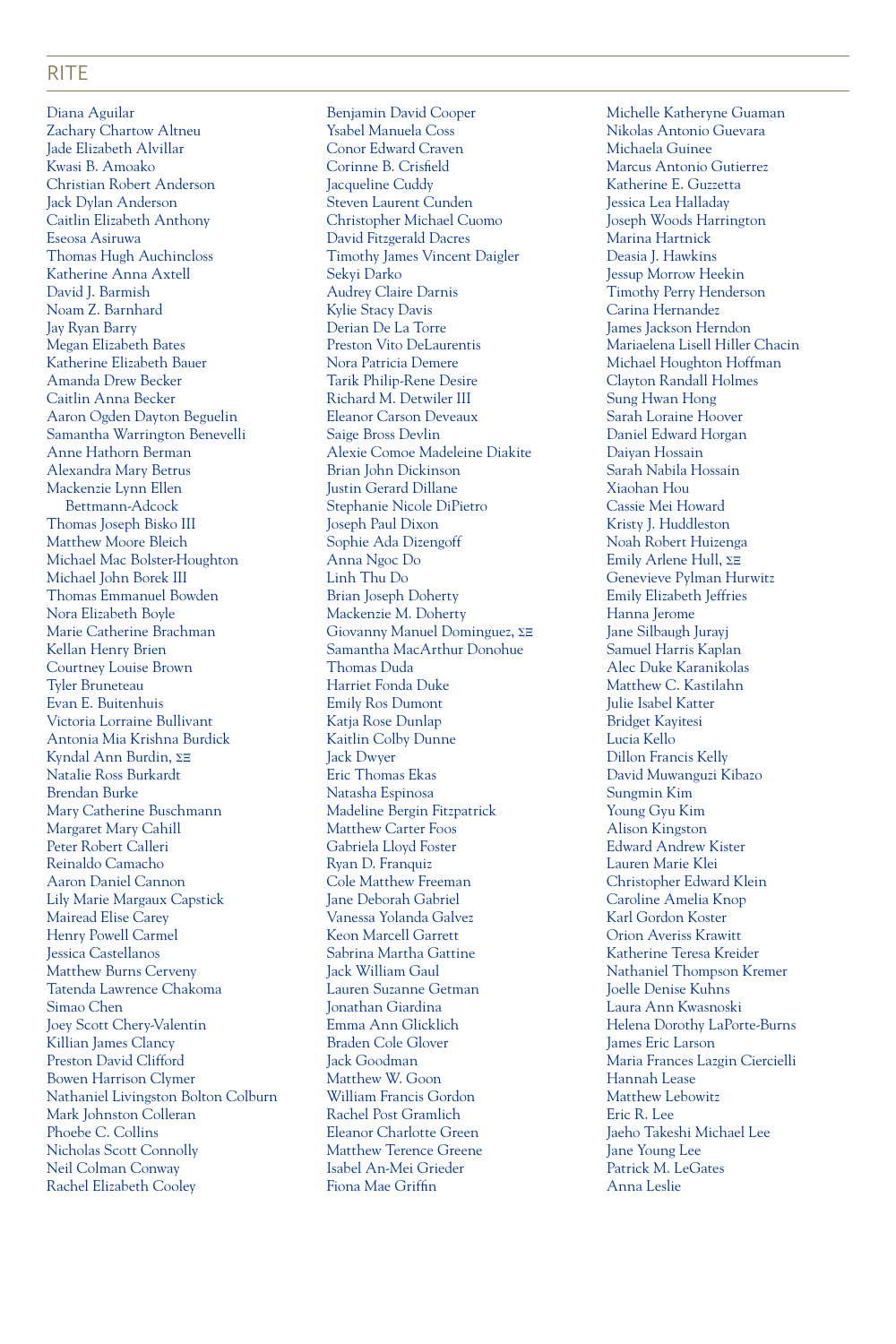#### RITE

Erin Michaela Lewis Eli David Lichtman John Robert Liebman Sebastian Charles Lissarrague Anna Liu Sindy Liu Kenneth Aaron Lopez Christopher Lovejoy Albert Ian Lunn Charles R. Lynn Nicole Christine Lyons Jose Pablo Machado Delgado Ella Greeff MacVeagh Anna Victoria Maglio Kuhan Arunn Mahendraraj Rylie Nicole Mainville Gillian Makenna Mak Jared Scott Mandelbaum Adam Allen Markhoff Alexandra Worthington Marr Anna Lynn McCloskey Catherine Cecilia McCutcheon Liam C. McEnroe Katherine Yuan Smith McNally Viktor Angelov Mehandzhiyski Alexander Roome Mehm Heidi Nathalie Mendez Rory Michael Merklinger Juliet Janet McDowell Miller Michael Miller Alexander Miltenberg Benjamin Gregory Mittman,  $\Sigma\Xi$ Luka Modebadze Matthew Christopher Moros Quinn Fenlon Morris Thomas Abt Morris Mackenzie Leigh Morshead Anna Louise Mowat Grace Louise Munschauer Gregory T. Nabhan Audrey Florence Nadler Eyad Karim Nagori Muhammad Saood Najib Antonia Ng Richard Mwangi Njoroge Kyung Beom Noh Anya Elizabeth Nugent,  $\Sigma\Xi$ Kureem Nugent James Daniel O'Connell Heson Oh Anna Teresa O'Keefe Quinn Francis O'Malley Evan David Oppenheimer Paula A. Ortiz Borrero Rafiatou Ouro Aguy Frankie Madison Outlaw Nathaniel Schooler Palmer Olivia Rose Paradice Melissa Rose Paragamian Samuel Haydn Pastore Trevor Stanley Pearson

Gregory Daniel Peckham Elizabeth Spencer Perry Darby Jenifer Philbrick Elizabeth Ariella Pinto Mary Thomas Pivirotto Harrison Gour Potter Gerard Ferdinand Pozzi Leigh Carolyn Preston Joseph Mark Pucci Sofia Rachad Andrew John Raymond Emma Caroline Raynor David Rayudu Martha Jane Redmond Margaret Kathryn Revera Tyler Matthew Rhind Anna Rebecca Rich Caroline Creaghan Rock Jacquelyn Ann Rodriguez Kevin Steven Rodriguez Irina Rojas Joseph Owen Rokous Alexandra Karina Rosella Melodie Simone Rosen Dean Alexander Rosenberg William Rosencrans Paige Siena Rossi Joshua Samuel Rourke William James Royal III Michael Russo Jonathan Ira Ruth Monika Rybak Martha Yaritza Salas Matthew Louis Saltzman Carter Trowbridge Sanders Eli Aman Saucier Harrison Pomeroy Sayre Alexander Jonas Scheuer Jacqueline Anne Schimmel Jesse Nathaniel Schneider Mattie Patricia Seamans David Alexander Seavey Olivia Whitman Shehan Yuxin Ken Shen Annie Elizabeth Sher Fletcher Charles Sherrod Foley James Simons Andrew James Sinclair Zoe Alana Singer Alyson Nicole Skelly Serena Huilan Smith Robert James Sollazzo Justin Christopher Sonberg,  $\Sigma \Xi$ Yeun Jae Song Elizabeth Anne Spangenthal Katherine Rita Spano Erik Johan Viktor Stahle Jonathan Aaron Stanhope Adam J. Stern Andrew Stiles Matthew Roe Story

Alexander Edward Streich Alexis Pauline Stroemer Felipe Suarez Castro Diana Sarah Suder Julie E. Suk Julia Summers Chanel Aqueenus Summerset Wanlin Sun Shen Lu Swartout Junpei Taguchi Case Tatro Jack Bowman Temko Dylan Thies Harrison John Thomas Hamilton Reece Thompson Joseph Lawrence Tigani Caitlin Elizabeth Topi Penelope Tornes Maura Torres Diaz Elizabeth Kieu Tran Vincent Tran Gabrielle Anna Troya Abigail Taylor Uehling Zain Ul Arifeen Ward Wickwire Urban Talia Kristen Vaughan Josue Daniel Velasquez Andrew James Verbinnen Spencer Thompson Vogelbach Elizabeth Mary Wagenbach Eric Quinn Walborn Jacob Avrutick Wallace Morgan Rachel Walsh Samantha Marie Walther Blake Ian Warren Alexander Butler Waugh, Jr. Madelyn Weller Catherine Elizabeth Weppler Henry Whipple Chidera C. White Laura Deanne Whitmer Anjanae Joi Williams Ian Hamilton Wilson Erich Emmanuel Wohl Raina Anne Wuthmann Charlotte Anne Wyman Adam Robert Yecies Rachel Marie Yirigian Houghton Settimio Venti Theodore Yonge Charlotte Olivia Zee Sarah Eileen Zeiberg Amy Heqing Zhang Jaclyn Ilene Zingman Eric Nicolas Zurmuehle

#### VISITING STUDENT

Lauren Mary Stoddart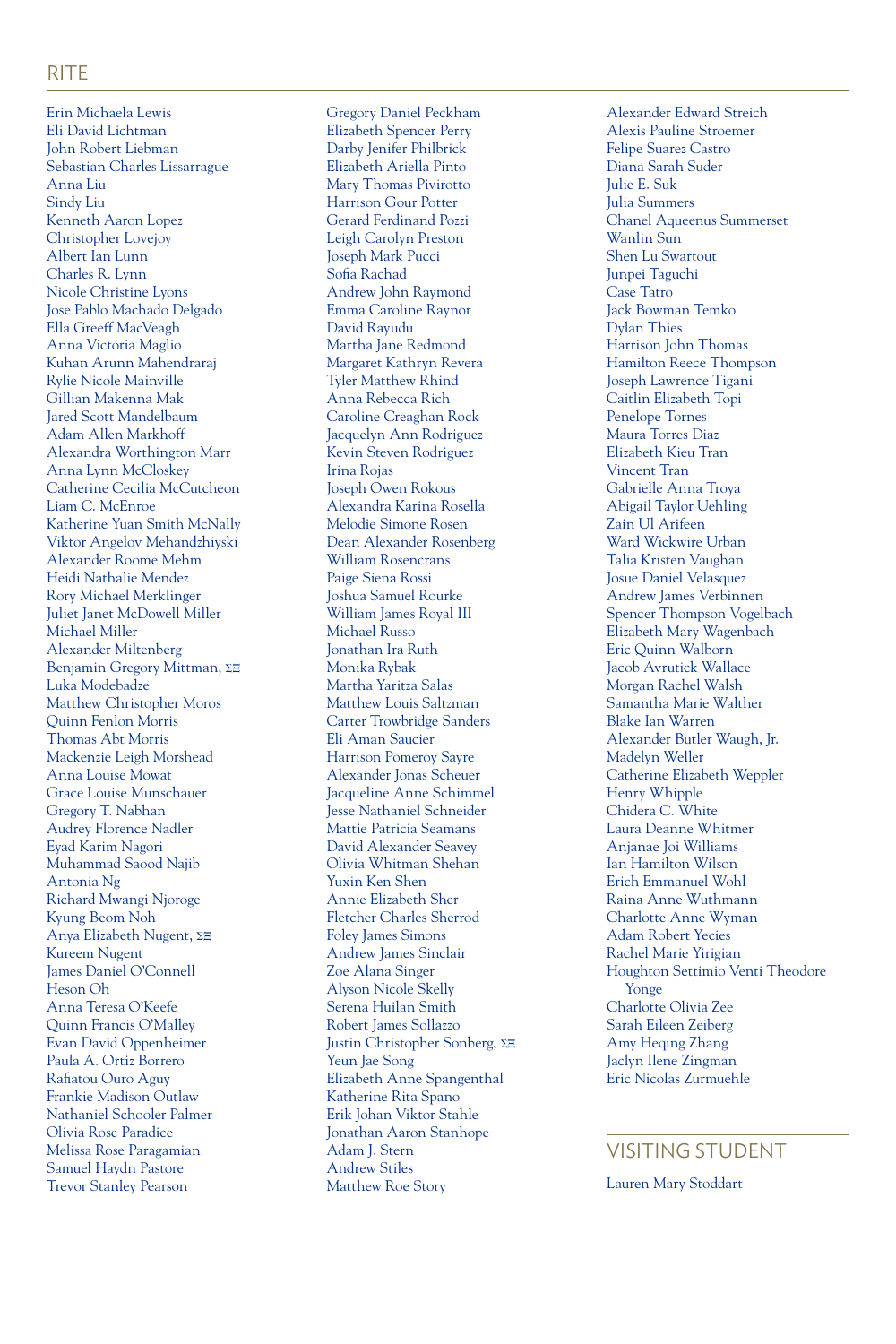# **HONORS**

## COMMENCEMENT HONORS, 2018

Valedictorian of the Class of 2018 *George Lyman Nesbitt Prize* Natalie Poremba

Salutatorian of the Class of 2018 *George Lyman Nesbitt Prize* Rebekah Janet Brown

*James Soper Merrill Prize* Marquis I. Palmer

#### SENIOR FELLOWS, 2017-18

Benjamin Gregory Mittman *Influence of Learning and Inference on Intergroup Interactions*

Amy Heqing Zhang *Small Birds, Blue Bellies*

## CONCENTRATION HONORS, 2018

*Africana Studies* Tarik Philip-Rene Desire Lucia Kello Chanel Aqueenus Summerset

*Archaeology* Petra Barbro Elfström Emily Arlene Hull

#### *Art*

Caitlin Anna Becker Natalie Ross Burkardt Claire Davidson Callahan Rachel Elizabeth Cooley Tulia Day Saige Bross Devlin Hanna Jerome Ella Greeff MacVeagh Mackenzie Leigh Morshead Paula A. Ortiz Borrero Julia Coulton Smith Elizabeth Anne Spangenthal

*Art History* Julia Carr Dailey

*Asian Studies* Maya Louise Unfred Montgomery

*Biochemistry/Molecular Biology* Andre Joseph Burnham Kaia Christine Miller Joana Liliana Mora Kalvin Lloyd Nash

*Biology* Courtney Louise Brown Brendan Burke Matthew Burns Cerveny Tara Cicic Rachel Elizabeth Cooley Abigail Rea Counihan Alexie Comoe Madeleine Diakite Stephanie Nicole DiPietro Noah Robert Huizenga Laura Ann Kwasnoski Suxian Lin Rylie Nicole Mainville Annabel Keese Sangree Abigail Fairbanks Tulchinsky Abigail Taylor Uehling

*Chemical Physics* Clare Myrlin Munroe

*Chemistry* Priti Kharel Erin Michaela Lewis Catherine Palmer Lyndaker Aaron Oh Travis James Roeder Leah Marie Miller Weaver

*Chinese* Kara M. Burns Lia Jundt Anna Liu Luka Modebadze Antonia Ng Foley James Simons Serena Huilan Smith *Cinema and Media Studies* Bridget Emilia Braley Samantha MacArthur Donohue

*Classical Languages* Kwasi B. Amoako Jaeho Takeshi Michael Lee Nicolas Nassoiy Yardas

*Classical Studies* Zachary Oscar Samantha M. Srinivasan Jessica Reeps Williams

*Computer Science* Alexander Clemens Dennis Lia Jundt Paul Joseph Magnus Maya Louise Unfred Montgomery Chenchen Zhao

*Creative Writing* Rachel Marie Alatalo Amber Day Aparicio Rebekah Janet Brown Mackenzie M. Doherty Sarah Domar Ostrow Joseph Rupprecht Audrey Jane Stein Heather Kristen Tomkowicz Kirsty Rita Warren Laura Deanne Whitmer

*Cultural Anthropology* Megan Elizabeth Bates Harriet Fonda Duke Alexis Pauline Stroemer